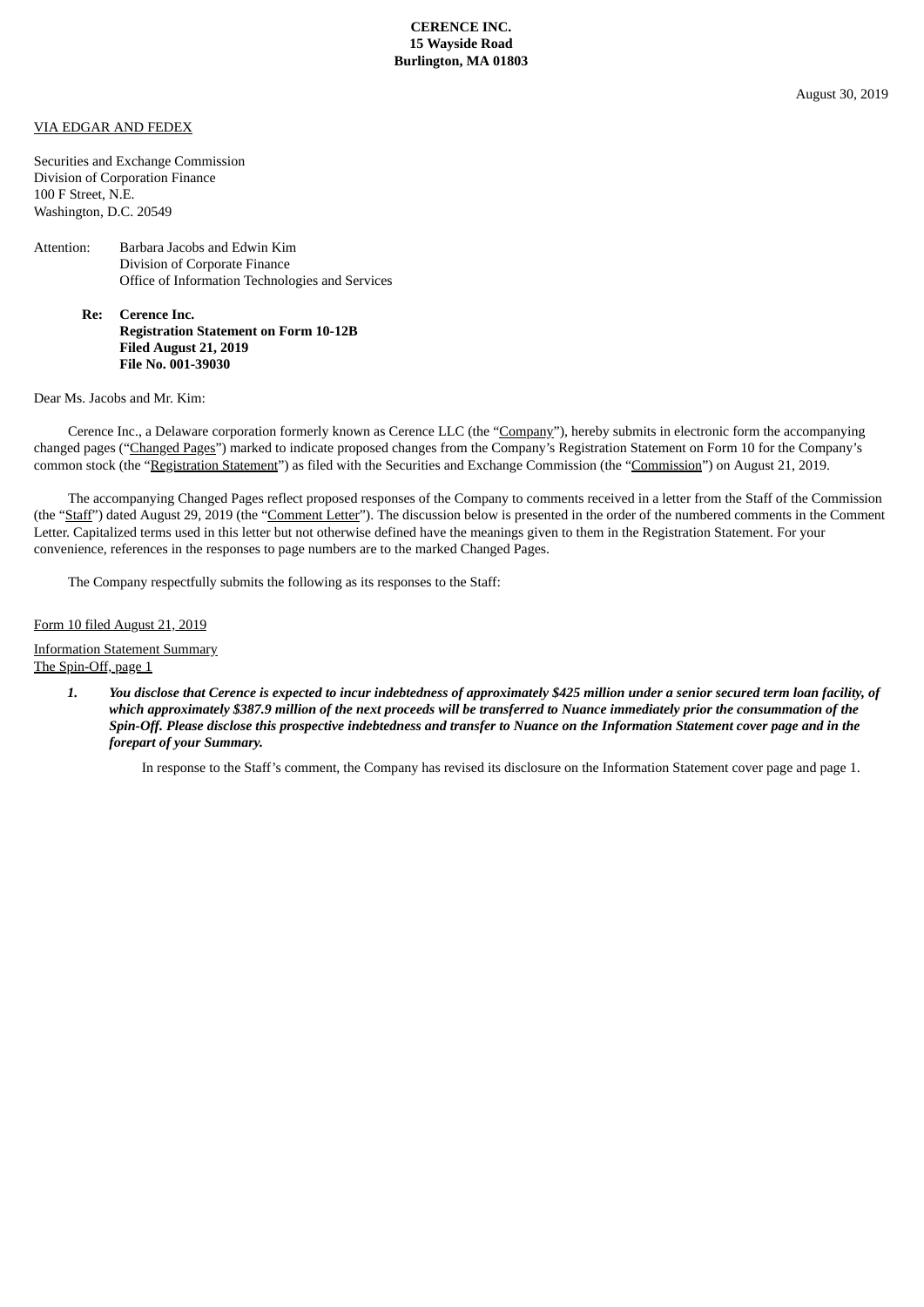Securities and Exchange Commission Division of Corporation Finance August 30, 2019 Page 2

## Our Company, page 2

2. You disclose "[w]e estimate that our adjusted backlog as of June 30, 2019 was approximately \$1.3 billion, with 50% of revenue expected to be recognized over the next three years. Our adjusted backlog includes backlog of \$404.2 million, which consists of \$355.4 million of future revenue related to remaining performance obligations and \$48.8 million of contractual commitments, which have not been invoiced, and \$895.8 million of estimated future revenue from variable forecasted royalties and hosted activity." Please disclose how you calculated the estimated \$895.8 million of future revenue from variable forecasted royalties and hosted activity and explain to us the basis for using estimated variable forecasted royalties and hosted activity as part of adjusted backlog as they are not by nature firm backlog orders. In order to not give undue prominence to this adjusted backlog measure please revise to disclose your firm backlog first and your adjusted backlog measure second. In addition, disclose your view of the reliability of past estimates and forecasts comprising adjusted backlog. See Item 101(c)(1)(viii) of Regulation S-K. Please also revise your disclosure on pages 59 and 75, *respectively.*

In response to the Staff's comment, the Company has revised its disclosure on pages 3, 58, 59, 75 and 76.

3. You reference on page 3 and page 59 that "shipments with Cerence hybrid solutions grew approximately 46% year over year for the nine months ending June 30, 2019." Please explain how you calculate shipments with Cerence hybrid solutions and provide the *absolute shipments for these periods and from your last completed fiscal year.*

In response to the Staff's comment, the Company has revised its disclosure on pages 3 and 59. The Company calculates total shipments by aggregating information provided by its customers and third-party reports of total vehicles shipped worldwide.

Unaudited Pro Forma Combined Balance Sheet As of June 30, 2019 Notes to Unaudited Pro Forma Combined Financial Data Note (B), page 57

> 4. Adjustment (B) to remove from the pro forma statement of operations the material, nonrecurring costs directly related to the separation should be reflected in your pro forma balance sheet on page 54. See Rule 11-02(b)(6) of Regulation S-X and revise accordingly.

In response to the Staff's comment, the Company respectfully advises the Staff that accrued nonrecurring expenses directly attributable to the separation were reflected on the balance sheet in accrued expenses and other current liabilities.

\* \* \*

If you have any questions concerning the accompanying pages, please do not hesitate to contact the undersigned at (781) 565-4792 or John C. Kennedy of Paul, Weiss, Rifkind, Wharton & Garrison LLP at (212) 373-3025.